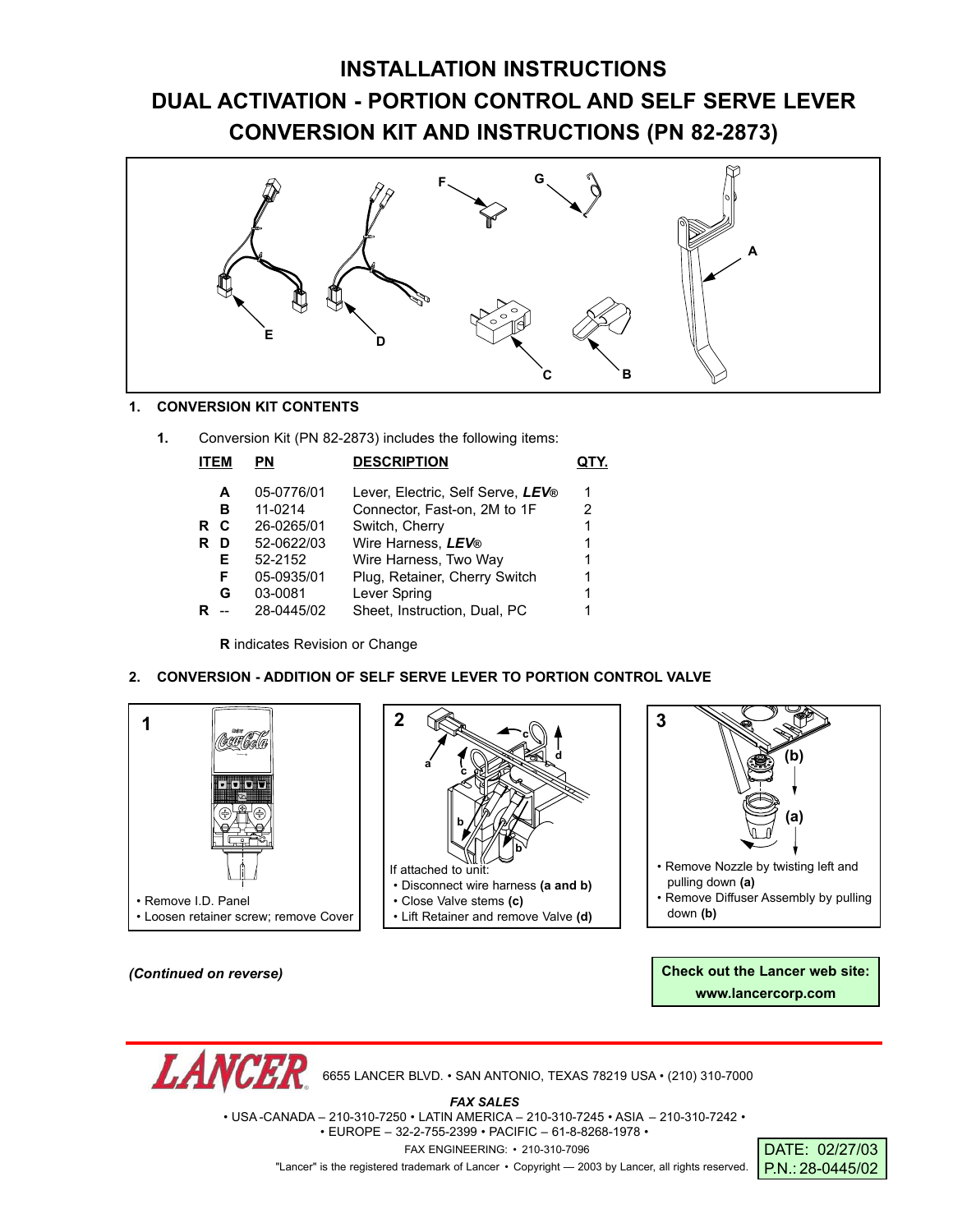

#### **Note:**

**The Red wire from the Portion Control Must be connected on the same coil terminal as the Black wire from the switch. Likewise, the Green wire from the Portion Control Must be connected on the same terminal as the White wire from the valve harness. Failure to do so will result in malfunction and/or tripping the power supply circuit breaker.**

#### **Note:**

**In order to connect this valve configuration to a Syrup Sold Out Device, wire harness 52-2069/01 must be connected to the valve harness. (See wiring diagram on following page.)**

**2**

Self-Serve Lever • Program Portion Control Cup Buttons, if necessary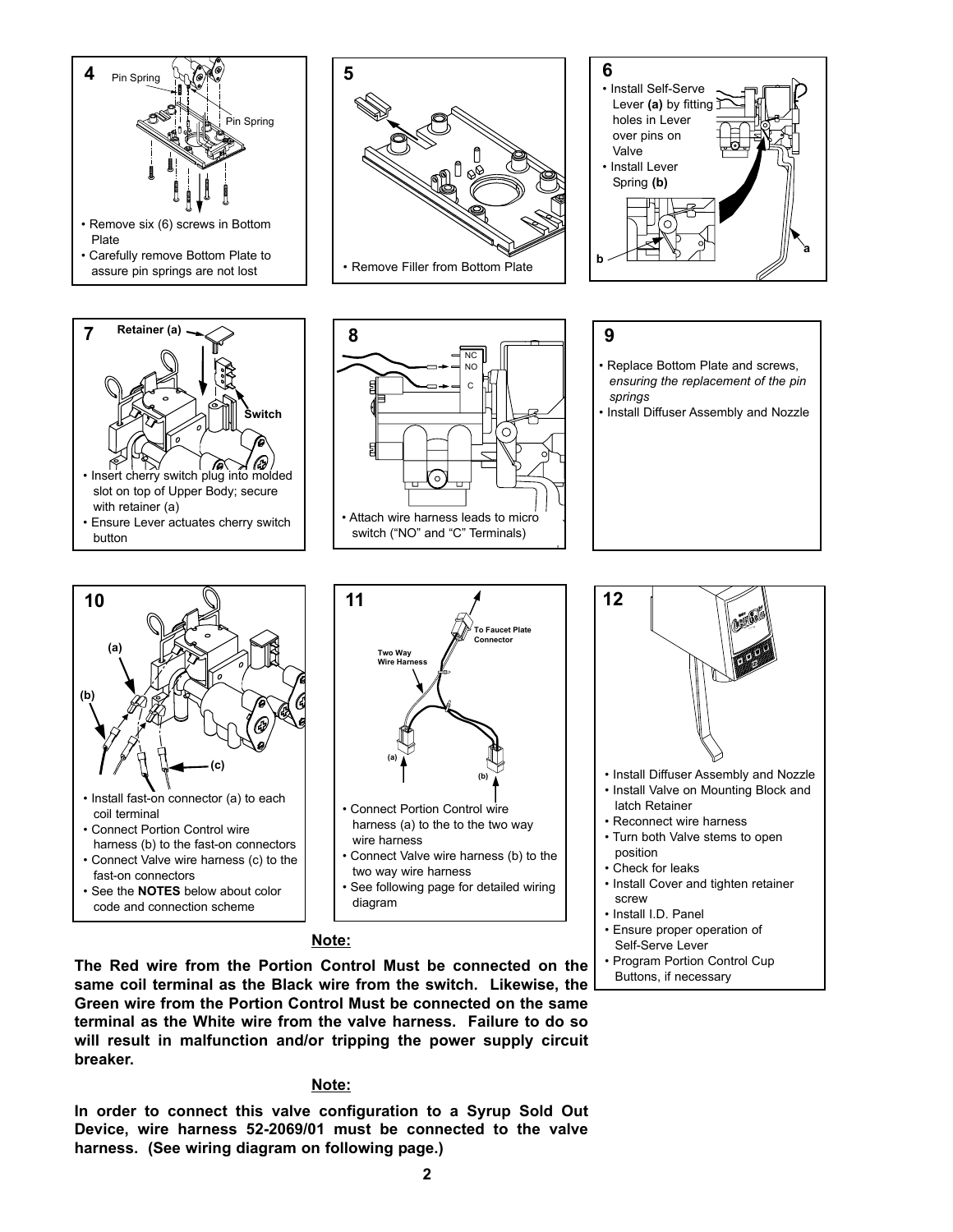